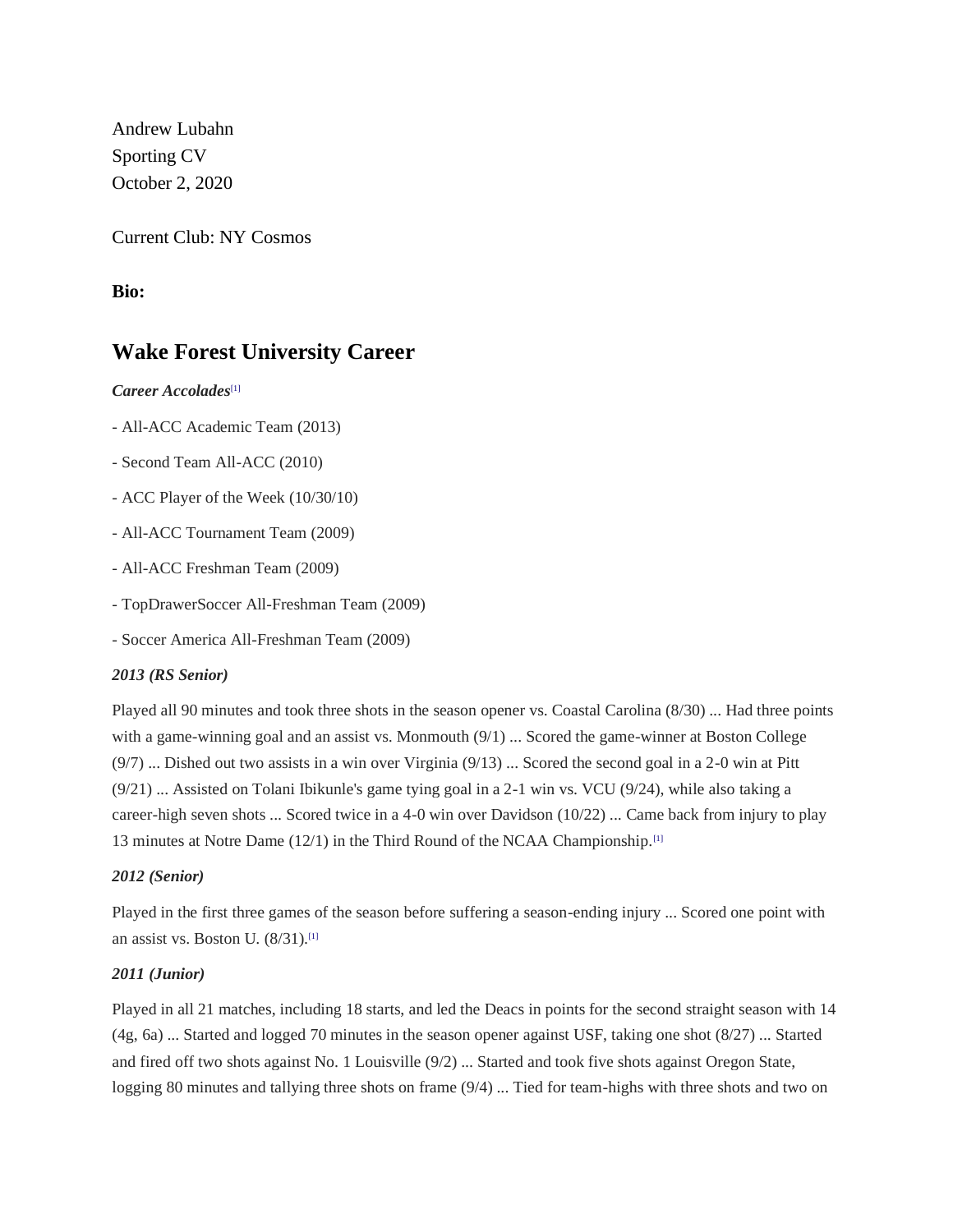frame against Clemson (9/9) ... Tallied for the first time in 2011 on the game-winner in the 77th minute against Cleveland State (9/14) ... assisted on the Ben Newnam's tally at Duke (9/25) ... Led the Deacs with four points (1g, 2a) in a 4-1 win over Davidson, despite coming off the bench for the first time in his collegiate career (9/28) ... Logged 79 minutes, taking four shots and two on goal versus Virginia Tech (10/1) ... Nailed the game-winner against No. 25 Virginia in the 88th minute for his third score of the season and 21st of his career  $(10/14)$  ... Picked up his fourth assist of the season in the Deacs 5-2 win at NC State  $(10/22)$  ... Had a teamhigh four shots versus William & Mary (10/25) ... Recorded a goal and assist in the 2011 ACC Quarterfinals  $(11/8)$  ... Assisted on the Deacs' lone goal in the First Round of the NCAA Tournament  $(11/17)$ .<sup>[\[1\]](https://en.wikipedia.org/wiki/Andrew_Lubahn#cite_note-:0-1)</sup>

#### *2010 (Sophomore)*

Named All-ACC Second Team ... Started every game on the season and ran consecutive starts streak to 43 straight games ... Led the team with eight goals, 16 points and four game-winning goals ... Started the season opener against Seton Hall (9/3), playing the full 110 minutes and attempting three shots, including two on goal ... Scored first goal of the season in win against Clemson (9/10) ... Tallied the game-winning goal in Wake's 1- 0 win at No. 2 Virginia (9/18) ... Tied for the team high with two shots in loss to College of Charleston (9/21) ... Found the back of the net for the third time in 2010 at UNC Greensboro (9/25), scoring the game winner late in the second half ... Scored fourth goal of the season and third game winner in Wake's 1-0 win against Appalachian State (10/5) ... Attempted a team-high tying two shots, including a shot on goal, against William & Mary (10/12) ... Recorded first career hat trick in win over Boston College (10/30), scoring all three goals in the second half ... Earned ACC Player of the Week honors and national recognition from College Soccer News and Top Drawer Soccer after performance against the Eagles ... Tallied eighth goal of the year in second half at Davidson  $(11/2)$ .<sup>[\[1\]](https://en.wikipedia.org/wiki/Andrew_Lubahn#cite_note-:0-1)</sup>

#### *2009 (Freshman)*

Started every game during his freshman season and finished third on the team with 20 points ... Tied the school record for goals by a freshman with 10 ... Ranked fourth in the ACC in goals and tied for 10th in points ... Selected to All-Freshman team by Top Drawer Soccer and Soccer America ... Earned All-ACC Freshman team accolades ... Named as a Freshman to Watch by CollegeSoccerNews.com ... Made collegiate debut against William & Mary (9/1), attempting four shots, including one shot on goal ... Scored the game-winning goal at Clemson (9/13), the first goal of his collegiate career ... Netted his second goal of the season in 3-1 loss to Charlotte (9/29) ... Gave Wake Forest an early lead against Virginia Tech (10/2) with his third goal of the season ... Scored fourth goal of season against North Carolina (10/9), tying the game with nine minutes left in regulation ... Tallied fifth goal of the season against NC State (10/17), putting Wake Forest in front 3-1 ... Recorded sixth goal of the season and attempted a career-high five shots against Davidson (10/27) ... Notched second game-winning goal of the season and seventh overall in 3-0 victory against Duke (11/6) ... Named ACC Player of the Week (11/9) after his performance against the Blue Devils ... Recorded first multi-goal game of his career against Clemson in ACC Tournament quarterfinals, scoring two goals ... Earned ACC All-Tournament Team honors ... Tallied 10th goal of the season against UCLA (12/5), adding an insurance goal late in the second half ... Named to ACC Honor Roll.<sup>[\[1\]](https://en.wikipedia.org/wiki/Andrew_Lubahn#cite_note-:0-1)</sup>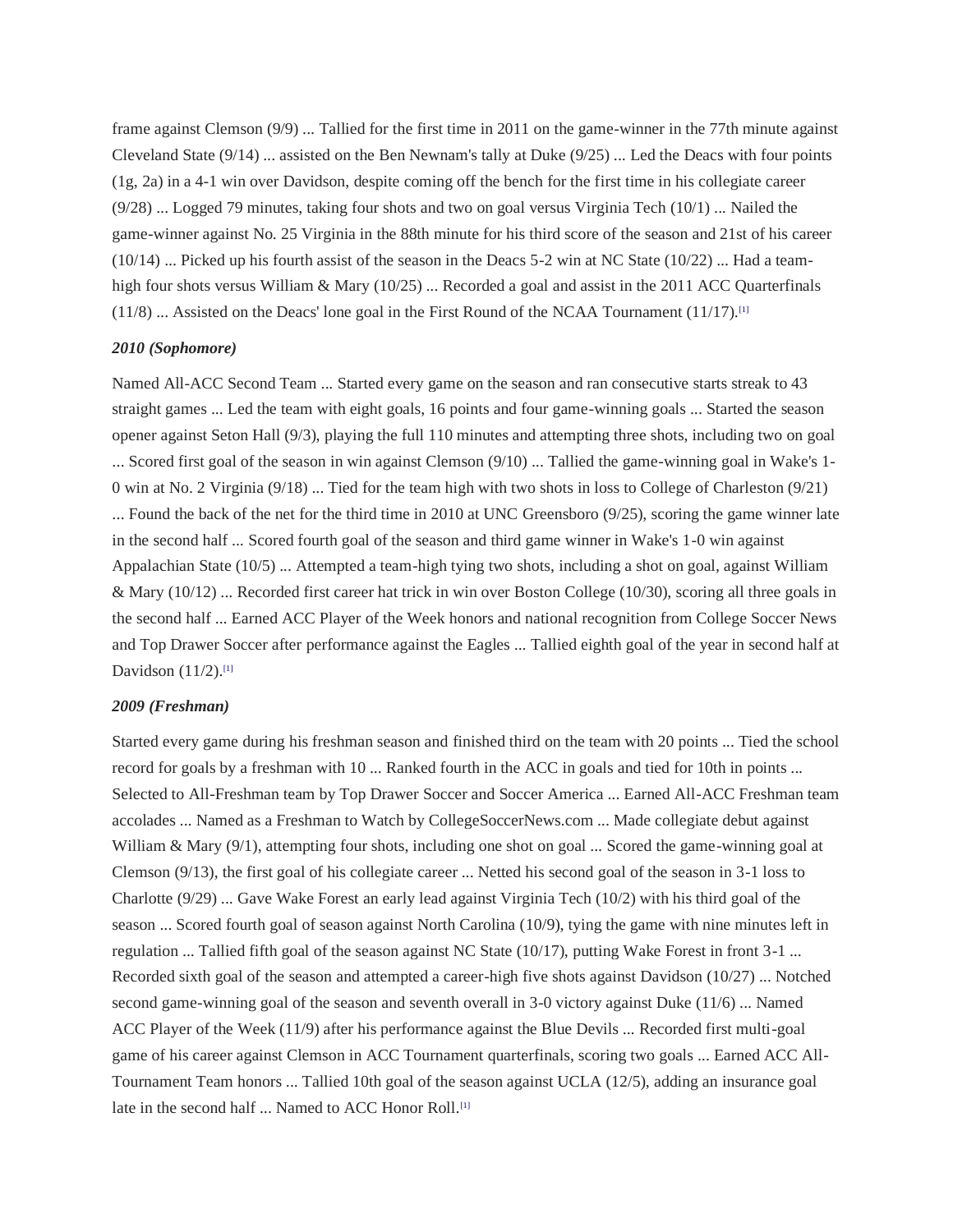# **High School/Club Career**

Has seen time with the U-14, U-15, U-18 and U-20 U.S. National Teams ... Member of the first class invited into Brad Freidel's Premier Soccer Academy ... Trained with Cercle Brugge of the Belgium Jupiler League and was also the leading scorer while playing with Cercle Brugge's amateur team ... Captain of the Columbus Crew's U-17 team, which was invited to play in the SUM U-17 Cup in Denver, Colo., against other U-17 MLS teams ... Graduated in top 10 percent of his class and was also a member of student government.[\[1\]](https://en.wikipedia.org/wiki/Andrew_Lubahn#cite_note-:0-1)

Lubahn played [college soccer](https://en.wikipedia.org/wiki/College_soccer) at [Wake Forest University](https://en.wikipedia.org/wiki/Wake_Forest_University) between 2010 and 2013.[\[1\]](https://en.wikipedia.org/wiki/Andrew_Lubahn#cite_note-:0-1) Lubahn currently sits in the top 10 for goals scored at Wake Forest University.

While at college, Lubahn appeared for [USL PDL](https://en.wikipedia.org/wiki/USL_PDL) clubs [Michigan Bucks](https://en.wikipedia.org/wiki/Michigan_Bucks) and [Carolina Dynamo.](https://en.wikipedia.org/wiki/Carolina_Dynamo)<sup>[\[2\]](https://en.wikipedia.org/wiki/Andrew_Lubahn#cite_note-2)</sup>

Lubahn signed with [United Soccer League](https://en.wikipedia.org/wiki/United_Soccer_League) club [Harrisburg City Islanders](https://en.wikipedia.org/wiki/Harrisburg_City_Islanders) on August 8, 2015.[\[3\]](https://en.wikipedia.org/wiki/Andrew_Lubahn#cite_note-3)

Lubahn has been offered contracts by and played for Columbus Crew, Cercle Brugge, Portland Timbers, Harrisburg City Islanders, Louisville City FC, San Francisco Deltas, Pittsburgh Riverhounds, Loudoun United/DC United Reserves, and New York Cosmos (currently under contract)

He's been a Trophy-Winning Champion at the Local, State, Regional, and National Level, notably a national championship with U-19 Columbus Crew, NASL Championship with San Francisco Deltas, and State Championship with Pittsburgh Riverhounds.

## **Appearances and Goals by Club**

| Date of birth         | September 10, 1991 (age 29)       |
|-----------------------|-----------------------------------|
| <b>Place of birth</b> | Erie, Pennsylvania, United States |
| <b>Height</b>         | 1.86 m $(6 ft 1 in)$              |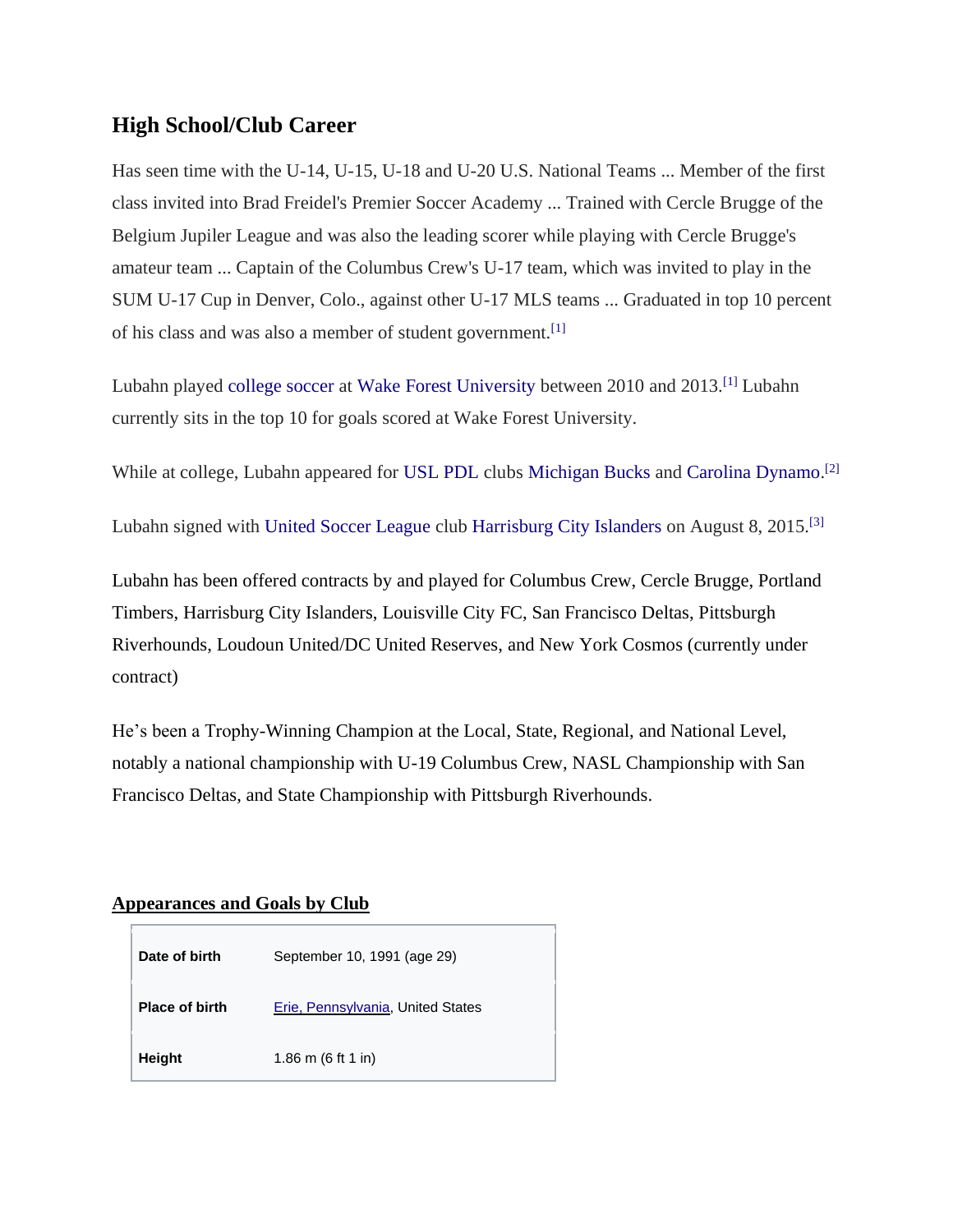| Playing position(s) Winger |                                  |            |          |  |  |  |
|----------------------------|----------------------------------|------------|----------|--|--|--|
| <b>Club information</b>    |                                  |            |          |  |  |  |
| <b>Current team</b>        | <b>New York Cosmos</b>           |            |          |  |  |  |
| <b>Number</b>              | 27                               |            |          |  |  |  |
| <b>Youth career</b>        |                                  |            |          |  |  |  |
| 2008                       | <b>Cercle Brugge</b>             |            |          |  |  |  |
| 2008-2009                  | <b>Columbus Crew</b>             |            |          |  |  |  |
| <b>College career</b>      |                                  |            |          |  |  |  |
| Years                      | Team                             | Apps (GIs) |          |  |  |  |
| 2009-2013                  | <b>Wake Forest Demon Deacons</b> | 83         | (27)     |  |  |  |
| Senior career*             |                                  |            |          |  |  |  |
| Years                      | <b>Team</b>                      | Apps (GIs) |          |  |  |  |
| 2010                       | <b>Michigan Bucks</b>            |            | 3<br>(0) |  |  |  |
| 2011-2012                  | Carolina Dynamo                  | 7          | (1)      |  |  |  |
| 2015                       | <b>Harrisburg City Islanders</b> | 10         | (1)      |  |  |  |
| 2016                       | <b>Louisville City</b>           | 26         | (3)      |  |  |  |
| 2017                       | <b>San Francisco Deltas</b>      | 15         | (0)      |  |  |  |
| 2018                       | <b>Pittsburgh Riverhounds SC</b> | 18         | (1)      |  |  |  |
| 2019                       | <b>Loudoun United</b>            | 23         | (2)      |  |  |  |